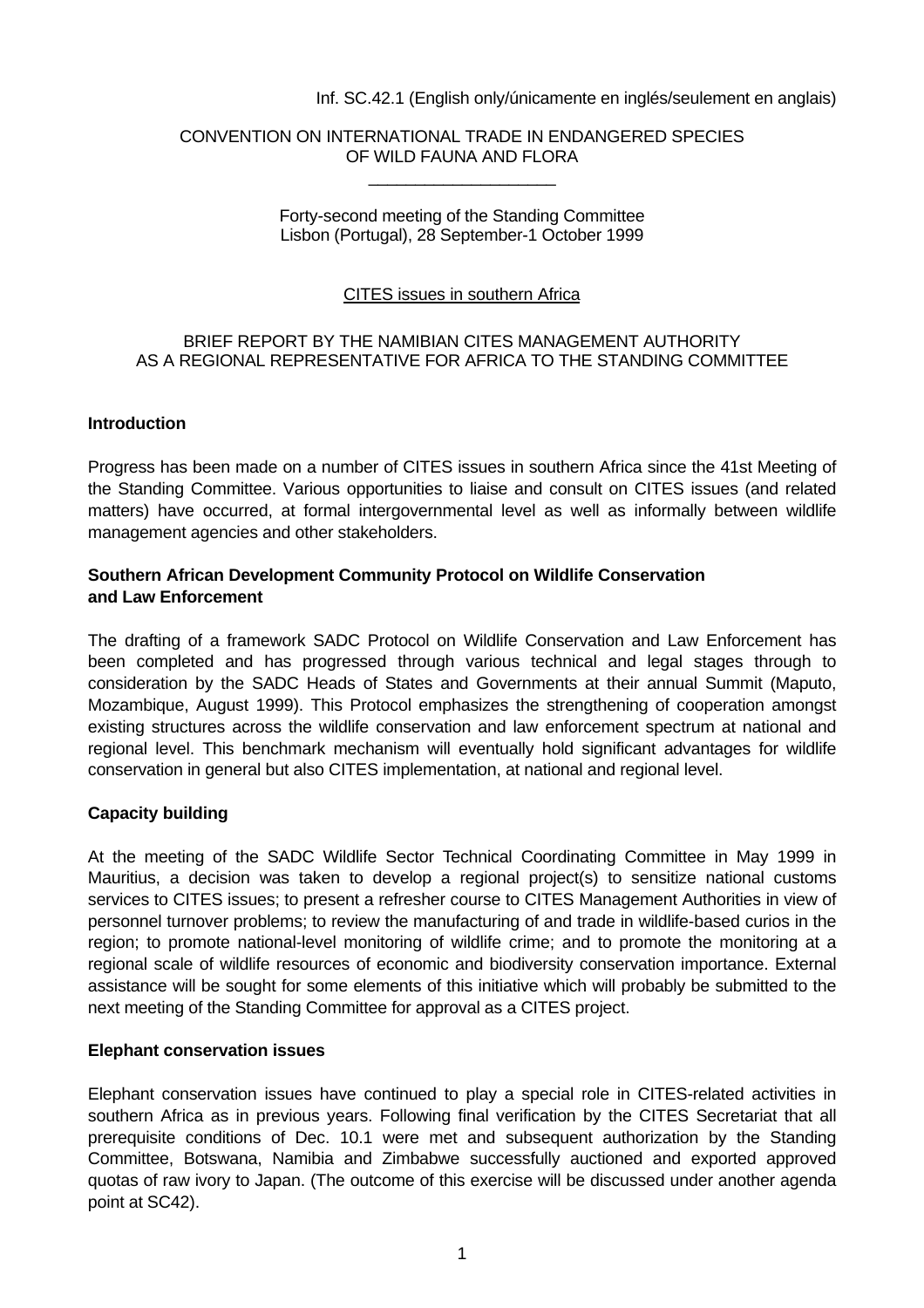# **National legislation and CITES implementation**

The issue of improving national legislation to implement CITES more effectively in the SADC region was given further attention. It can be expected that the SADC Protocol on Wildlife Conservation and Law Enforcement will provide further impetus towards updating and harmonizing wildlife legislation in the region. Notwithstanding the challenges presented to governments by an upsurge in regional conflicts and ongoing restructuring and repositioning of wildlife management agencies, some progress was made towards improved implementation of CITES. Progress regarding the development of an innovative computer-based CITES permitting system in South Africa (with assistance from Denmark) has been reported. Such a system may have wider application in the SADC region and beyond, and hopefully facilitate routine CITES implementation as well as trade monitoring and reporting. A new CITES implementation policy and draft legislation concerning CITES in Namibia was completed after a major consultative process (and the final product will also be distributed to other Africa Region Parties to CITES).

## **Animals Committee meeting in Madagascar**

The 15th Meeting of the CITES Animals Committee was held in Antananarivo, Madagascar (5-9 July 1999). In addition to formal representation on the committee, participation by the Africa region has continued to increase with representation from Madagascar, Namibia, United Republic of Tanzania and Zimbabwe (as SADC member States) as well as Kenya. The Chairman of the Animals Committee, other Committee members, the CITES Secretariat and the CITES Management Authority Madagascar are congratulated for arranging a highly successful, informative and constructive meeting, conducted in a pleasant atmosphere.

# **Consultation regarding (potential) COP11 proposals**

The process of consultation on proposals that may be presented to COP11 has been started, involving several species occurring in southern Africa (e.g. the great white shark and devil's claw or grapple plant (*Harpagophytum* spp)). More can be expected and if possible, a pre-CoP11 technical coordination meeting will be organized in southern Africa to review CoP11 proposals.

## **Miscellaneous**

Participants at the last meeting of the SADC Wildlife Sector Technical Coordinating Committee were reminded that the current plight of the Gaborone Amendment to CITES might have severe implications for future economic integration of SADC, and that those CITES Parties concerned should take all necessary steps to ratify the amendment as soon as possible.

Acknowledgement must be made of the sterling efforts of the Africa Resources Trust in conjunction with the CITES Secretariat to produce the CITES newsletter for the Africa region, with major support from WWF(US). This newsletter plays a useful role in disseminating information and summarizing major issues and developments.

Mr John Kundaeli, who retired from the CITES Secretariat after many years as Coordinator for the Africa Region, is thanked for his tireless efforts in the region and unfaltering friendliness and we hope that he enjoys his well-deserved rest.

Lastly, the SADC region learnt with much sadness of the untimely death of Mr John Mphande, the head of the Wildlife Sector Technical Coordination Unit and Director of Wildlife and National Parks and Wildlife in Malawi. John played a pivotal role in wildlife matters in SADC and will be missed as a